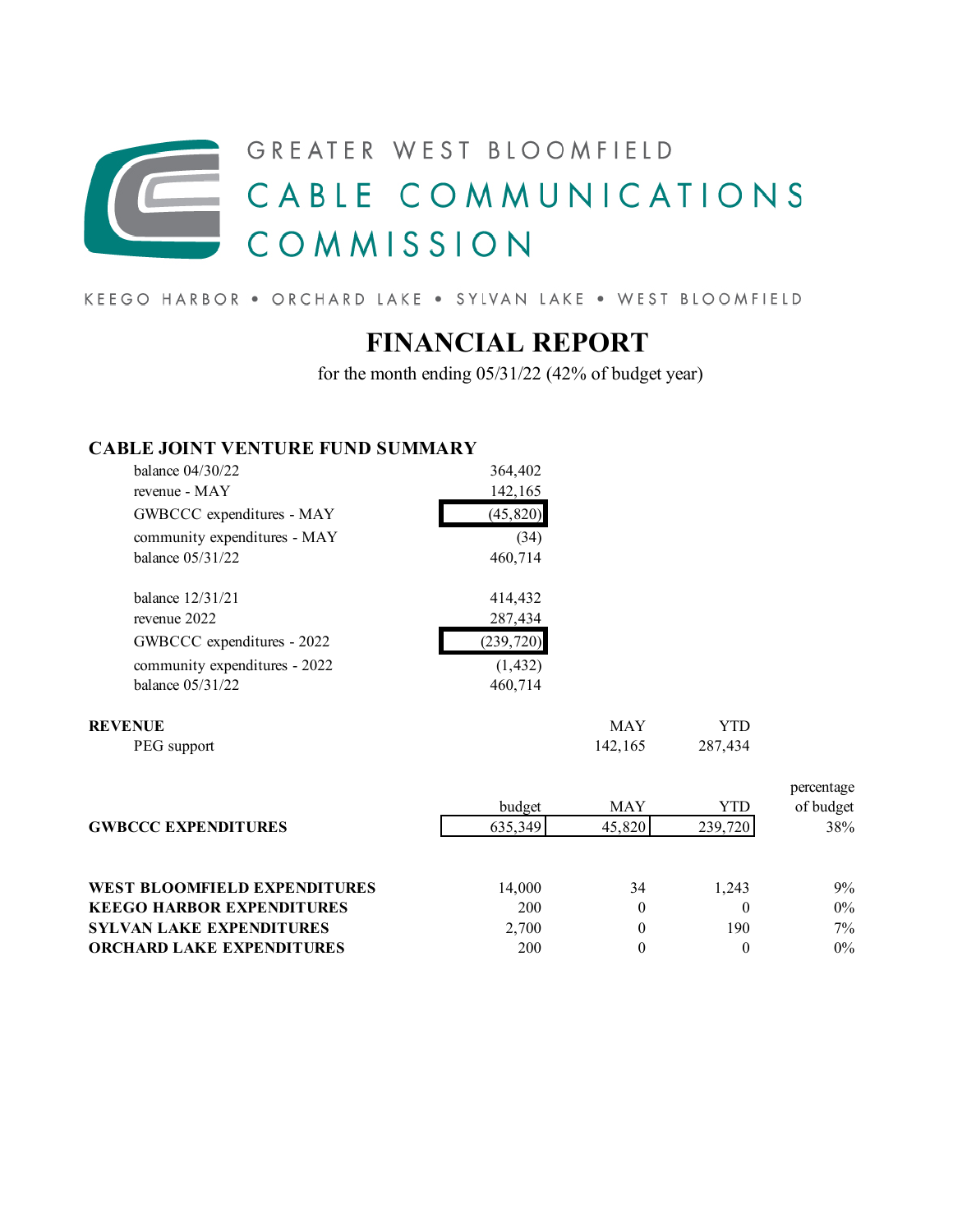| EXPENDITURES YEAR-TO-DATE BY LINE ITEM     | <b>BUDGET</b> | <b>MAY</b>       | <b>YTD</b> | % of budget |
|--------------------------------------------|---------------|------------------|------------|-------------|
| <b>Commission Professional Development</b> | 2,000         | $\theta$         | 145        | 7%          |
| Office Supplies                            | 1,000         | $\theta$         | 187        | 19%         |
| Computer/Network Maintenance               | 20,000        | 2,043            | 10,215     | 51%         |
| Legal Services                             | 2,000         | 0                | 425        | 21%         |
| Financial Management                       | 6,000         | $\Omega$         | $\Omega$   | $0\%$       |
| Services/Supplies                          | 15,000        | 883              | 5,005      | 33%         |
| Audit                                      | 2,000         | $\Omega$         | 2,000      | 100%        |
| <b>Executive Director</b>                  | 66,000        | 5,500            | 27,500     | 42%         |
| Equipment                                  | 10,000        | $\Omega$         | 350        | 4%          |
| Programming Contractor                     | 427,749       | 35,646           | 178,229    | 42%         |
| Memberships                                | 2,600         | $\Omega$         | 2,456      | 94%         |
| Production Rentals/Expendables             | 500           | $\theta$         | 0          | $0\%$       |
| Storage Media/Software                     | 500           | 0                | 0          | $0\%$       |
| Music Rights/Clip Art                      | 1,000         | 0                | $\theta$   | $0\%$       |
| Public Benefit Grants                      | 1,000         | 0                | 0          | $0\%$       |
| Telecom                                    | 10,000        | 152              | 1,985      | 20%         |
| Printing                                   | 500           | $\Omega$         | 0          | $0\%$       |
| Insurance                                  | 4,500         | $\theta$         | 4,210      | 94%         |
| Electricity                                | 15,000        | 1,136            | 4,485      | 30%         |
| Natural Gas                                | 3,500         | 460              | 2,329      | 67%         |
| Maintenance/Repair                         | 7,500         | $\Omega$         | 100        | $1\%$       |
| Software Support                           | 12,000        | $\theta$         | 99         | $1\%$       |
| Public Education/Outreach/Advocacy         | 25,000        | $\boldsymbol{0}$ | $\theta$   | $0\%$       |
| <b>TOTAL GWBCCC EXPENDITURES</b>           | 635,349       | 45,820           | 239,720    | 38%         |